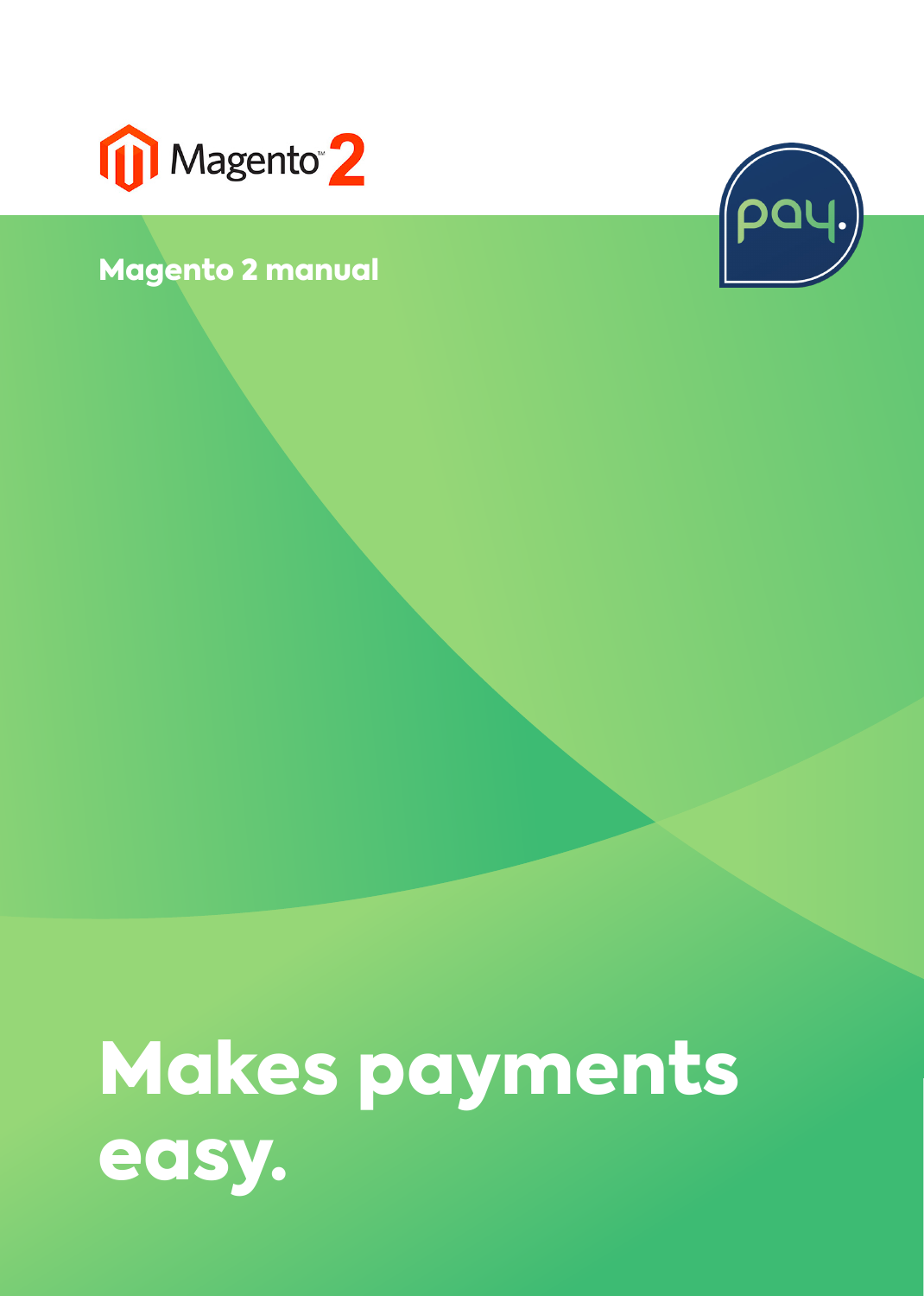

### **Index**

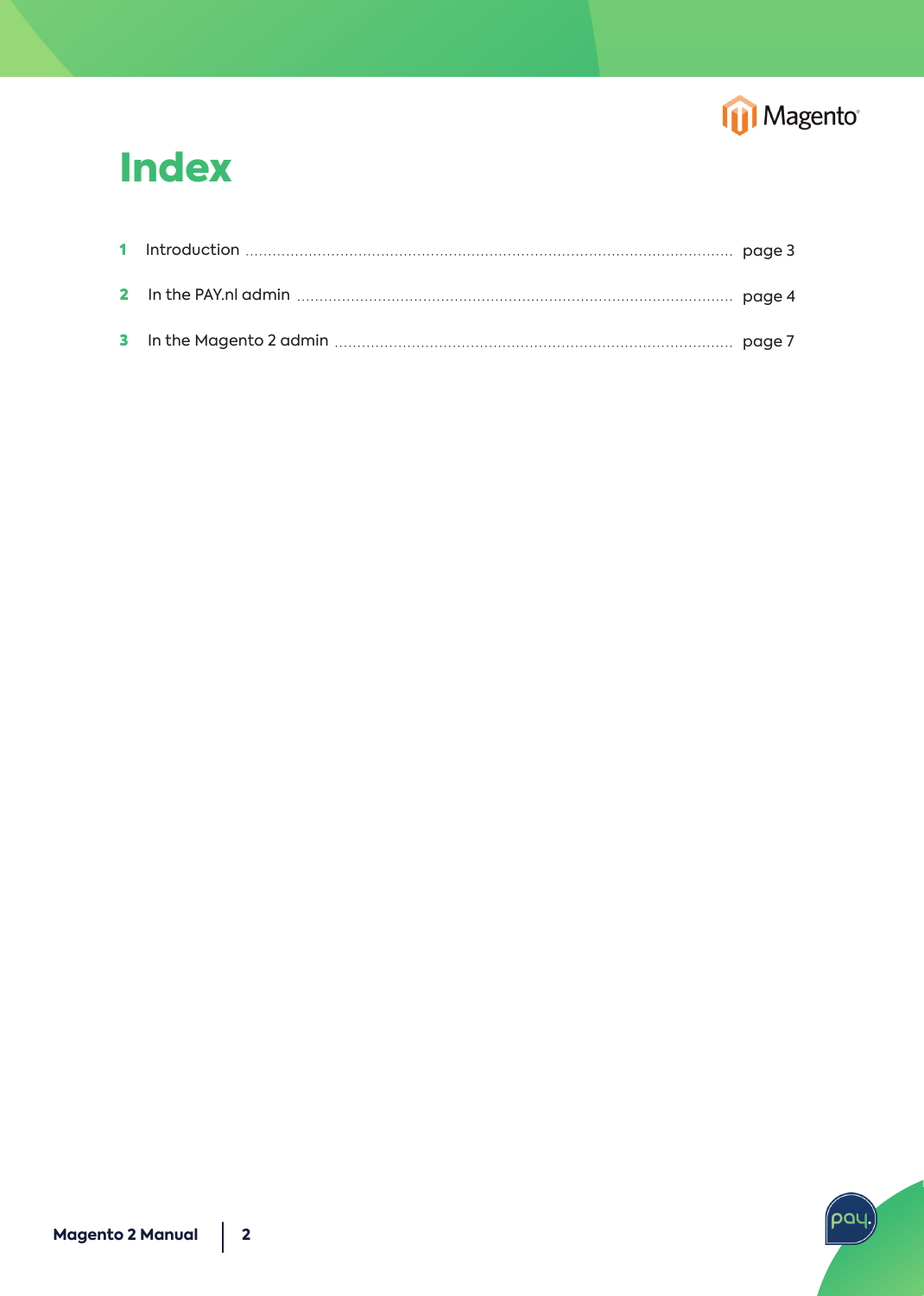

# 1. Introduction

In this manual we'll explain the steps needed to take to link your Magento 2 webshop to the payment methods of PAY.nl

In order to use this plugin, you'll need a PAY.nl account. If you don't have an account yet, use the following link to register https:/www.pay.nl/registreren.

### **Contact**

When you run into problems installing or configuring the plugin, please contact us using the following information.

**PAY.nl Support T** 088 886 6666 **E** support@pay.nl **Magento Support W** <https://magento.com/support>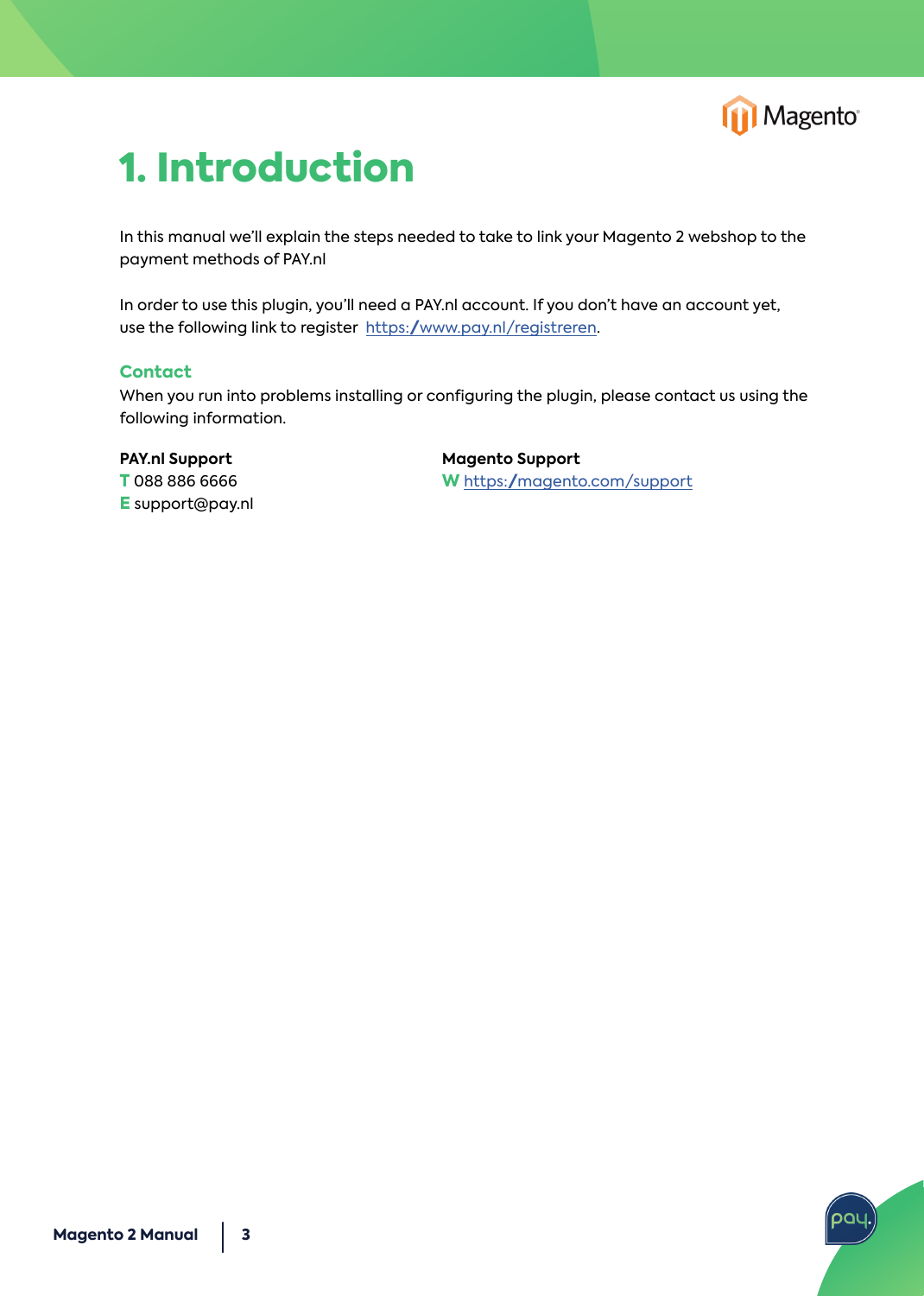

## 2. In the PAY.nl admin

Go to <https://admin.pay.nl>and login with your email address and password. In the menu go to "Manage" "Services"

| <b>L</b> pay.nl                                        | ■ News   開催 English ▼ |
|--------------------------------------------------------|-----------------------|
| Your Account de Merchant    Overview XX Manage Support |                       |
| Services Transactions Refunds v                        |                       |

#### **Add the service**

In the next page, you'll find your websites. If your Magento website is already listed here, you can skip this step.

| <b>Options</b>            |
|---------------------------|
| $\mathcal{P}$ Edit        |
| $\frac{1}{2}$ Info        |
| $Plug-in$                 |
| <b>W</b> Example T&C (NL) |
| Test payment              |
|                           |

*On the bottom right click add*

In the next page, some information about your website is asked. Try to select the category that best fits your website. The red circled fields are important when you're using the Magento 2 plugin, use the same values as in the screenshot below.

| <b>General information</b> |                                                                                                                                              |                                                                                                                                                                                                       |  |
|----------------------------|----------------------------------------------------------------------------------------------------------------------------------------------|-------------------------------------------------------------------------------------------------------------------------------------------------------------------------------------------------------|--|
| The name of your service   | My webshop                                                                                                                                   | Choose the name of your service. This will show up in your statistics.                                                                                                                                |  |
| URL / Site                 | http://magento2.webshop.pay.nl                                                                                                               |                                                                                                                                                                                                       |  |
|                            | Describe the location of your service. For instance an URL like http://www.yourwebshop.com/. Do you offer your service at mutiple locations? |                                                                                                                                                                                                       |  |
| Category                   | $\boldsymbol{\mathrm{v}}$<br>Electronics                                                                                                     | Please select the category of your service; always select the category that best describes your service.                                                                                              |  |
|                            |                                                                                                                                              |                                                                                                                                                                                                       |  |
| Declare the service        | Describe the products that you will be selling here                                                                                          |                                                                                                                                                                                                       |  |
|                            |                                                                                                                                              |                                                                                                                                                                                                       |  |
|                            | What are you selling? Which products or services do you offer on your website?                                                               |                                                                                                                                                                                                       |  |
| Module                     | Webshop                                                                                                                                      | Choose your payment module, what kind of payment do you want use?                                                                                                                                     |  |
| Module<br>Connected via    | Webshop plugin                                                                                                                               | Do you have a custom ecommerce system? You can use our API. If you have a common CMS, you can use<br>download our plugin. We also offer a standard payment screen to start accepting simple payments. |  |

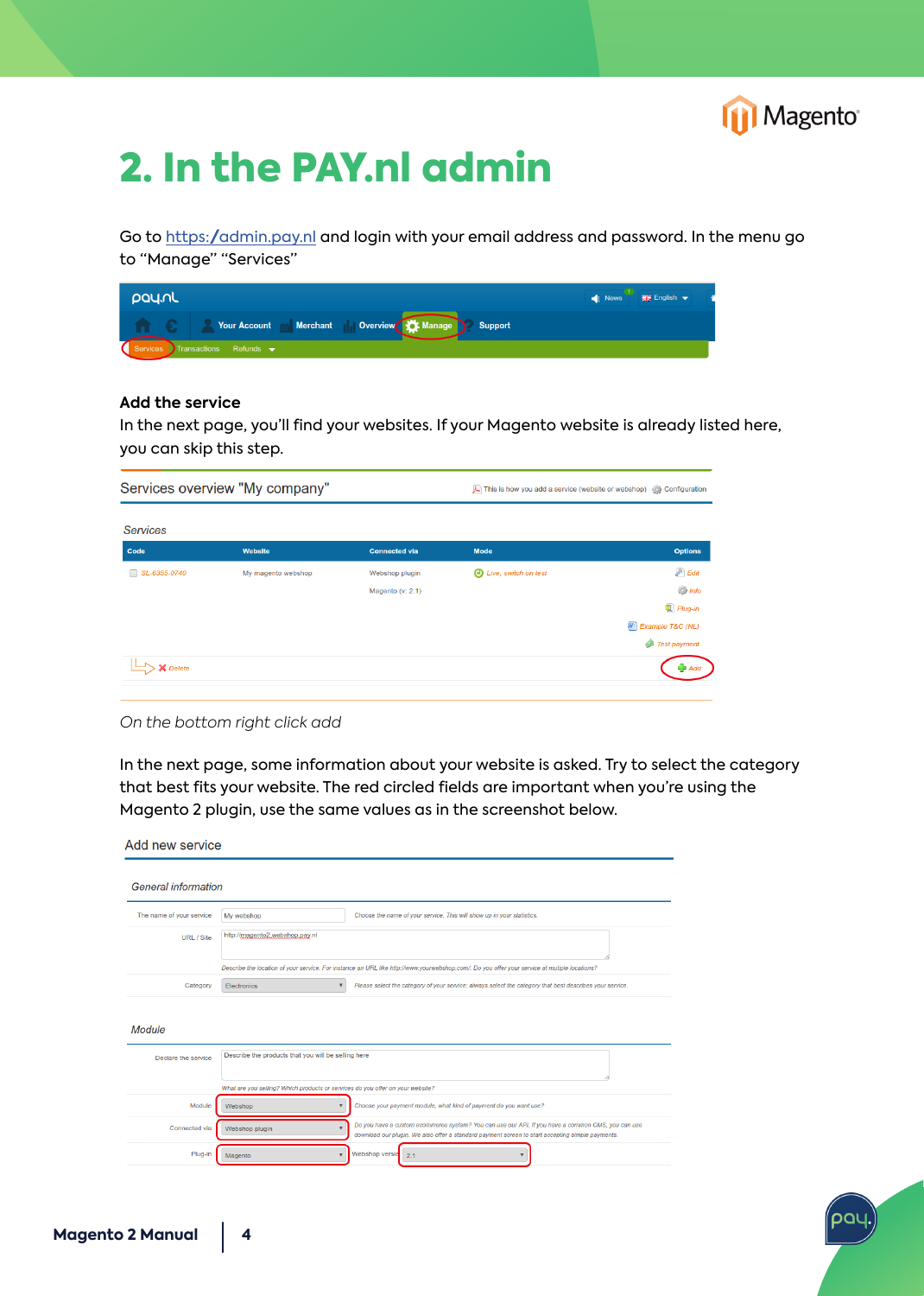

#### **Enabling payment methods**

Enable the checkboxes for each payment method that you want to use. Payment methods that are not enabled here cannot be enabled in Magento.

#### **Other settings**

After selecting the payment methods, you can setup a "Communications URL". The plugin will work with the standard settings, but when something goes wrong in the communication between PAY.nl and your webshop, we will not retry.

| Communication URL's                                                                                                           |                                             |                                                                                                                                                       |  |  |  |
|-------------------------------------------------------------------------------------------------------------------------------|---------------------------------------------|-------------------------------------------------------------------------------------------------------------------------------------------------------|--|--|--|
| The communication URL is a webservice we call when a payment state changes (new ppt, cancel, delete and several more actions) |                                             |                                                                                                                                                       |  |  |  |
| Setup communication url                                                                                                       | Yes, set by API or PLUGIN                   |                                                                                                                                                       |  |  |  |
| <b>Request method</b>                                                                                                         | <b>TXT (POST)</b>                           | How do you want to get the communication URL calls                                                                                                    |  |  |  |
| <b>Repeat requests</b>                                                                                                        | $\overline{v}$<br>1 time (after 15 minutes) | Whenever the server is down or your system doesn't return TRUE, we will retry to get a valid response. You can set<br>he frequency and timespan here. |  |  |  |

*The advised settings for Communication URL's*

Do you want to receive a notification of all successful payments? This is possible. Just activate our notification service. From now on you will receive a notification after a successful transaction.

| Notifications          |                                                                                                                                                                                         |
|------------------------|-----------------------------------------------------------------------------------------------------------------------------------------------------------------------------------------|
| tab.                   | We will send an e-mail to the e-mail addresses that have the "Notifications"option enabled. These can be set below the Contact info header at the Merchant -> Company data (connection) |
|                        | Merchant email adresses V Yes, send to e-mail addresses                                                                                                                                 |
| <b>Email addresses</b> | 業業<br>Enter the email addresses to which we can send the notifications.<br>notification@email.com                                                                                       |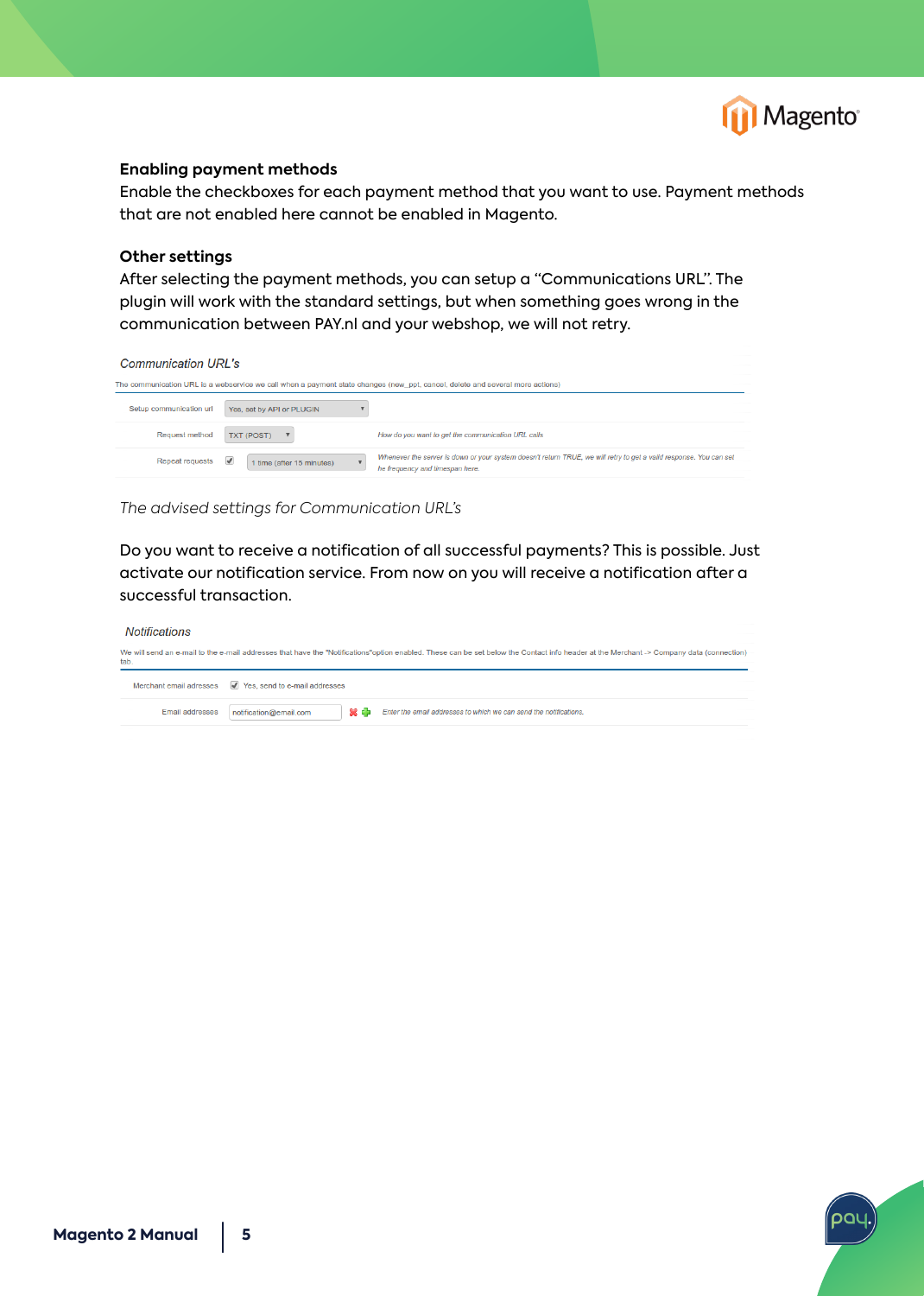

pal

#### **API token and Service-ID**

The plugin uses the API token and Service-ID to connect to your PAY.nl account. To get your API token and Service ID click on "Info".

| Services overview "My company" |                    |                                    | This is how you add a service (website or webshop) and Configuration |                                                                                                  |
|--------------------------------|--------------------|------------------------------------|----------------------------------------------------------------------|--------------------------------------------------------------------------------------------------|
| <b>Services</b>                |                    |                                    |                                                                      |                                                                                                  |
| Code                           | Website            | <b>Connected via</b>               | <b>Mode</b>                                                          | <b>Options</b>                                                                                   |
| SL-6355-0740<br>m.             | My magento webshop | Webshop plugin<br>Magento (v: 2.1) | <b>D</b> Live, switch on test                                        | $P$ Edit<br><b>Says Info</b><br>$\left  \mathbb{Q} \right $ Plug-in<br><b>7</b> Example T&C (NL) |
| $\zeta$ Delete                 |                    |                                    |                                                                      | Test payment<br><b>P</b> Add                                                                     |

In the pop-up the API token and Service ID are shown.

| Info: My magento webshop                                |                   |                                      | $\times$ |
|---------------------------------------------------------|-------------------|--------------------------------------|----------|
| <b>Parameter</b>                                        | Value             |                                      |          |
| serviceId                                               | SL-6355-0740      |                                      |          |
| programId                                               | 36847             |                                      |          |
| websiteld                                               | $\overline{2}$    |                                      |          |
| websiteLocationId                                       | H                 |                                      |          |
| <b>API</b> Tokens                                       |                   |                                      |          |
| <b>Token</b>                                            | <b>Account ID</b> | <b>Right groups</b>                  |          |
| 0123456789abcdefghijklmnop1234567890<br><b>API tono</b> | 432874            | Transaction / shop and refund rights |          |

We are going to use this API token and Service-ID in the next chapter.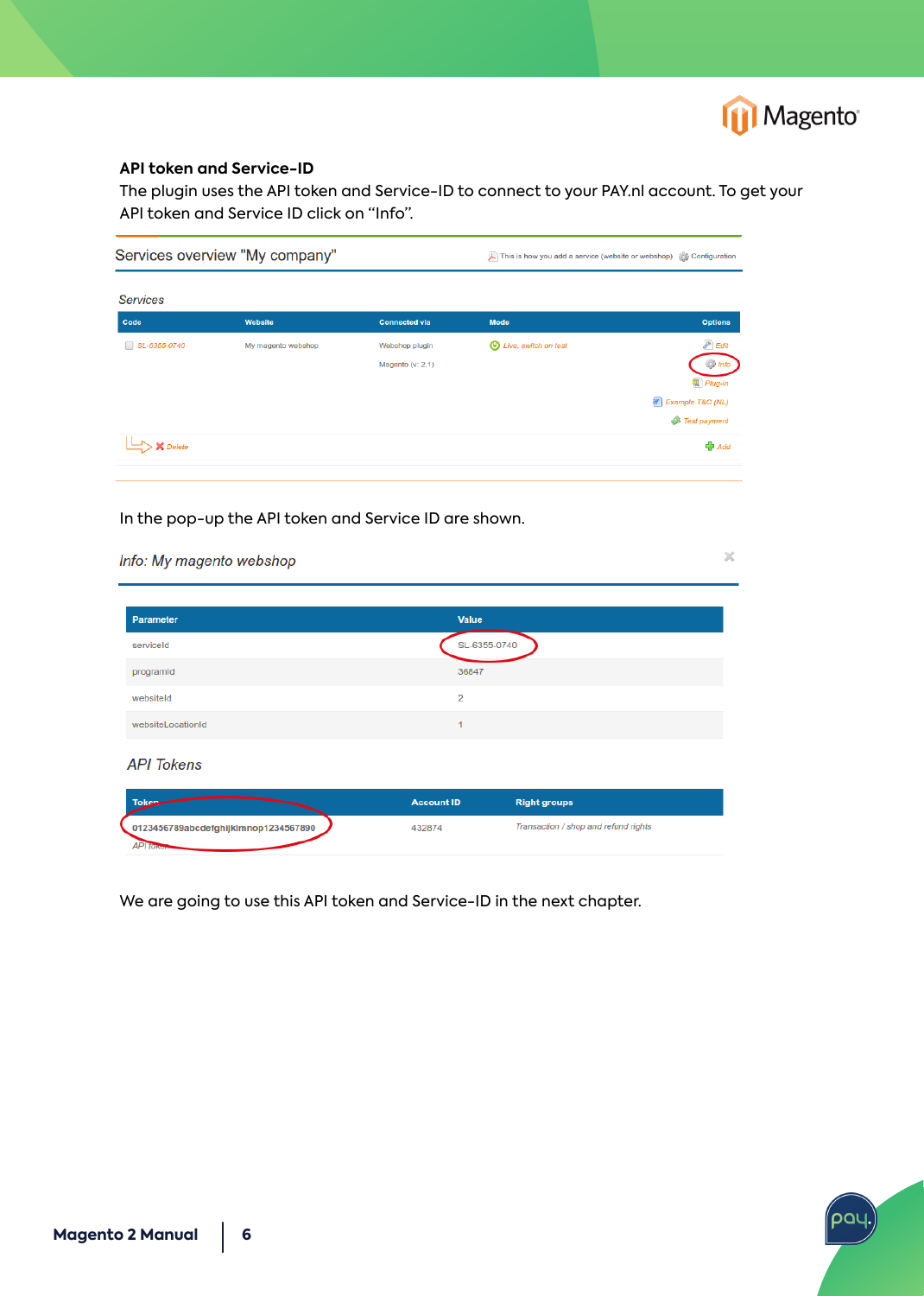

# 3. In the Magento 2 admin

After you've installed the plugin, it still needs to be configured. On the bottom left, click "Stores" and in the menu click "Configuration". Now go to "Sales" "Payment methods"



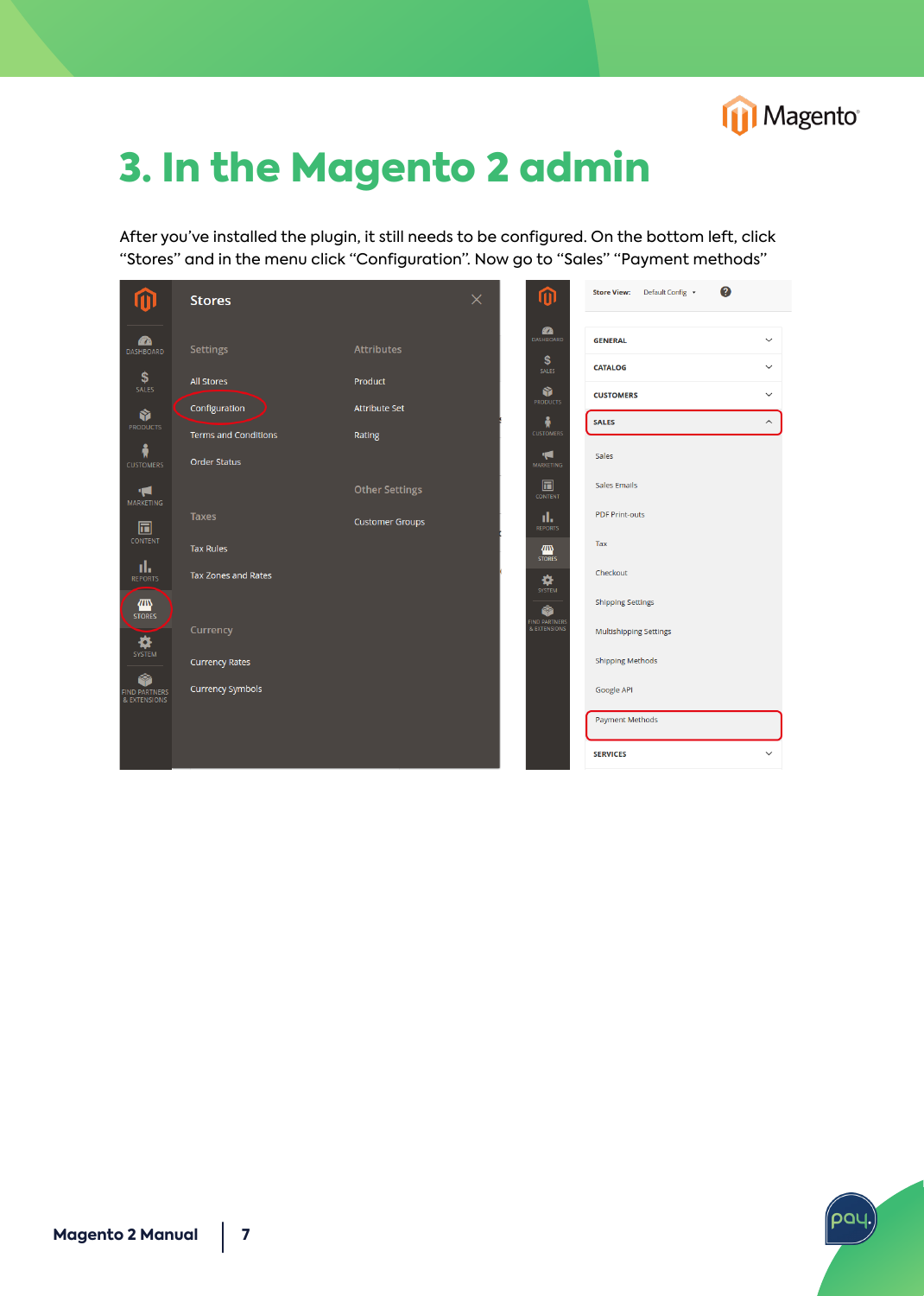

### **Configure the API token and Service-ID**

Open PAY.nl "Settings" and fill in the API token and Service-ID.

⊙ PAY. Settings

| Version 2.4.0                                      |                                                                                                                                                                                                                                       |                          |
|----------------------------------------------------|---------------------------------------------------------------------------------------------------------------------------------------------------------------------------------------------------------------------------------------|--------------------------|
| Testmode<br>[store view]                           | Yes                                                                                                                                                                                                                                   |                          |
| Tokencode<br>[store view]                          | AT-1234-1234                                                                                                                                                                                                                          |                          |
|                                                    | Get your AT-code here. Not registered at PAY? Sign up here!                                                                                                                                                                           |                          |
| API-token<br>[store view]                          | 01234567890ABCDEFGHIJKLMNOPQRSTUVWXYZ012                                                                                                                                                                                              |                          |
|                                                    | Your API-token, you can find your tokens here                                                                                                                                                                                         |                          |
| ServiceId<br>[store view]                          | SL-1234-1234                                                                                                                                                                                                                          |                          |
|                                                    | The SL-code of your service, you can find your services here                                                                                                                                                                          |                          |
| Language payment screen<br>[store view]            | English                                                                                                                                                                                                                               |                          |
| Never cancel order<br>[store view]                 | No                                                                                                                                                                                                                                    |                          |
|                                                    | This setting will disable cancelling the order when the payment is canceled. This can be used if<br>uncancelling the order in case of a second chance payment produces errors. WARNING! Orders<br>will never be cancelled automaticly |                          |
| Always use base currency<br>[store view]           | No                                                                                                                                                                                                                                    |                          |
|                                                    | Set this to yes if you always want to process payments in the base currency of this store.<br>Magento acts strange when trying to register a payment in another currency than the base<br>currency. The base currency MUST be EUR     |                          |
| Use base amount for authorisations<br>[store view] | No                                                                                                                                                                                                                                    |                          |
|                                                    | Set this to yes to use base amount as authorize amount instead of currencyamount                                                                                                                                                      |                          |
| Skip fraud detection<br>[store view]               | No                                                                                                                                                                                                                                    | $\overline{\phantom{a}}$ |
|                                                    | Sometimes magento incorrectly marks an order as fraudulent. this happens more often when<br>using different currencies. Set this to yes to skip fraud detection.                                                                      |                          |
| Image style<br>[store view]                        | Classic                                                                                                                                                                                                                               | $\mathbf{v}$             |
|                                                    | Select whether you want to use classic icons, or the newest up-to-date icons.                                                                                                                                                         |                          |
| Icon URL<br>[store view]                           |                                                                                                                                                                                                                                       |                          |
|                                                    | URL of the payment option icons. Default URL: https://static.pay.nl/payment_profiles/50x32<br>/#paymentOptionId#.png                                                                                                                  |                          |
| PAY. Style checkout<br>[store view]                | Off                                                                                                                                                                                                                                   | $\overline{\phantom{a}}$ |
|                                                    | Select whether you want PAY. style applied to your checkout.                                                                                                                                                                          |                          |
| Send discount tax<br>[store view]                  | Yes                                                                                                                                                                                                                                   |                          |
|                                                    | Set this to NO if you have a mix of low and high vatrate products. Some pay later methods have<br>issues when the discount has a tax amount other than the default vat categories                                                     |                          |
| Cancel URL<br>[store view]                         | checkout/cart                                                                                                                                                                                                                         | $\blacktriangledown$     |
|                                                    | URL the customer gets send to after cancelling payment. Default URL: checkout/cart                                                                                                                                                    |                          |

**Continued on next page >>**

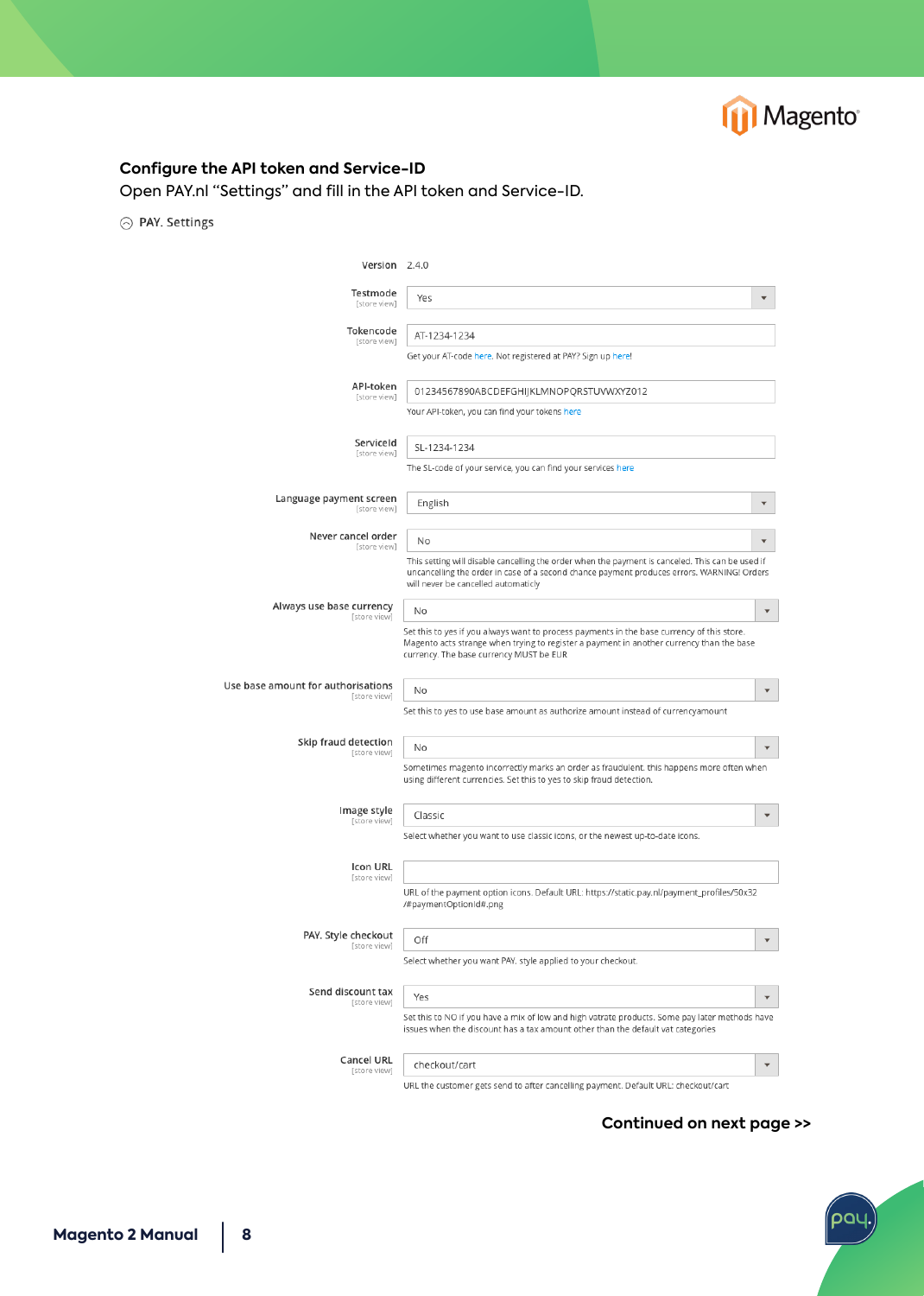will never be cancelled automaticly

| Always use base currency<br>[store view]           | No                                                                                                                                                                                                                                |                         |
|----------------------------------------------------|-----------------------------------------------------------------------------------------------------------------------------------------------------------------------------------------------------------------------------------|-------------------------|
|                                                    | Set this to yes if you always want to process payments in the base currency of this store.<br>Magento acts strange when trying to register a payment in another currency than the base<br>currency. The base currency MUST be EUR |                         |
| Use base amount for authorisations<br>[store view] | No                                                                                                                                                                                                                                | $\overline{\mathbf{v}}$ |
|                                                    | Set this to yes to use base amount as authorize amount instead of currencyamount                                                                                                                                                  |                         |
| Skip fraud detection<br>[store view]               | No                                                                                                                                                                                                                                |                         |
|                                                    | Sometimes magento incorrectly marks an order as fraudulent. this happens more often when<br>using different currencies. Set this to yes to skip fraud detection.                                                                  |                         |
| Image style<br>[store view]                        | Classic                                                                                                                                                                                                                           | $\overline{\mathbf{v}}$ |
|                                                    | Select whether you want to use classic icons, or the newest up-to-date icons.                                                                                                                                                     |                         |
| Icon URL<br>[store view]                           |                                                                                                                                                                                                                                   |                         |
|                                                    | URL of the payment option icons. Default URL: https://static.pay.nl/payment_profiles/50x32<br>/#paymentOptionId#.png                                                                                                              |                         |
| PAY. Style checkout<br>[store view]                | Off                                                                                                                                                                                                                               |                         |
|                                                    | Select whether you want PAY. style applied to your checkout.                                                                                                                                                                      |                         |
| Send discount tax<br>[store view]                  | Yes                                                                                                                                                                                                                               |                         |
|                                                    | Set this to NO if you have a mix of low and high vatrate products. Some pay later methods have<br>issues when the discount has a tax amount other than the default vat categories                                                 |                         |
| Cancel URL<br>[store view]                         | checkout/cart                                                                                                                                                                                                                     |                         |
|                                                    | URL the customer gets send to after cancelling payment. Default URL: checkout/cart                                                                                                                                                |                         |
| <b>Test IP Address</b><br>[store view]             |                                                                                                                                                                                                                                   |                         |
|                                                    | Forces testmode on these Ip addresses, separate ip's by comma's for multiple ip's                                                                                                                                                 |                         |
| Select default payment option<br>[store view]      | None                                                                                                                                                                                                                              |                         |
| Enable additional validation<br>[store view]       | Off                                                                                                                                                                                                                               |                         |
|                                                    | Enable this to also apply the validation of other activated (third party) modules during the<br>payment process.                                                                                                                  |                         |
| Auto Capture<br>[store view]                       | On                                                                                                                                                                                                                                | $\overline{\mathbf{v}}$ |
|                                                    | Automatically capture authorisation-transaction when creating the shipment for the order.                                                                                                                                         |                         |
| Register partial payments<br>[store view]          | Off                                                                                                                                                                                                                               | $\overline{\mathbf{v}}$ |
|                                                    | Register partial payments                                                                                                                                                                                                         |                         |
| Order description prefix<br>[store view]           |                                                                                                                                                                                                                                   |                         |
|                                                    | Prefix the order description with a custom word                                                                                                                                                                                   |                         |
| Failover Gateway<br>[store view]                   |                                                                                                                                                                                                                                   |                         |
|                                                    |                                                                                                                                                                                                                                   |                         |

Leave this empty unless advised otherwise by PAY.

ʹϼϭϥ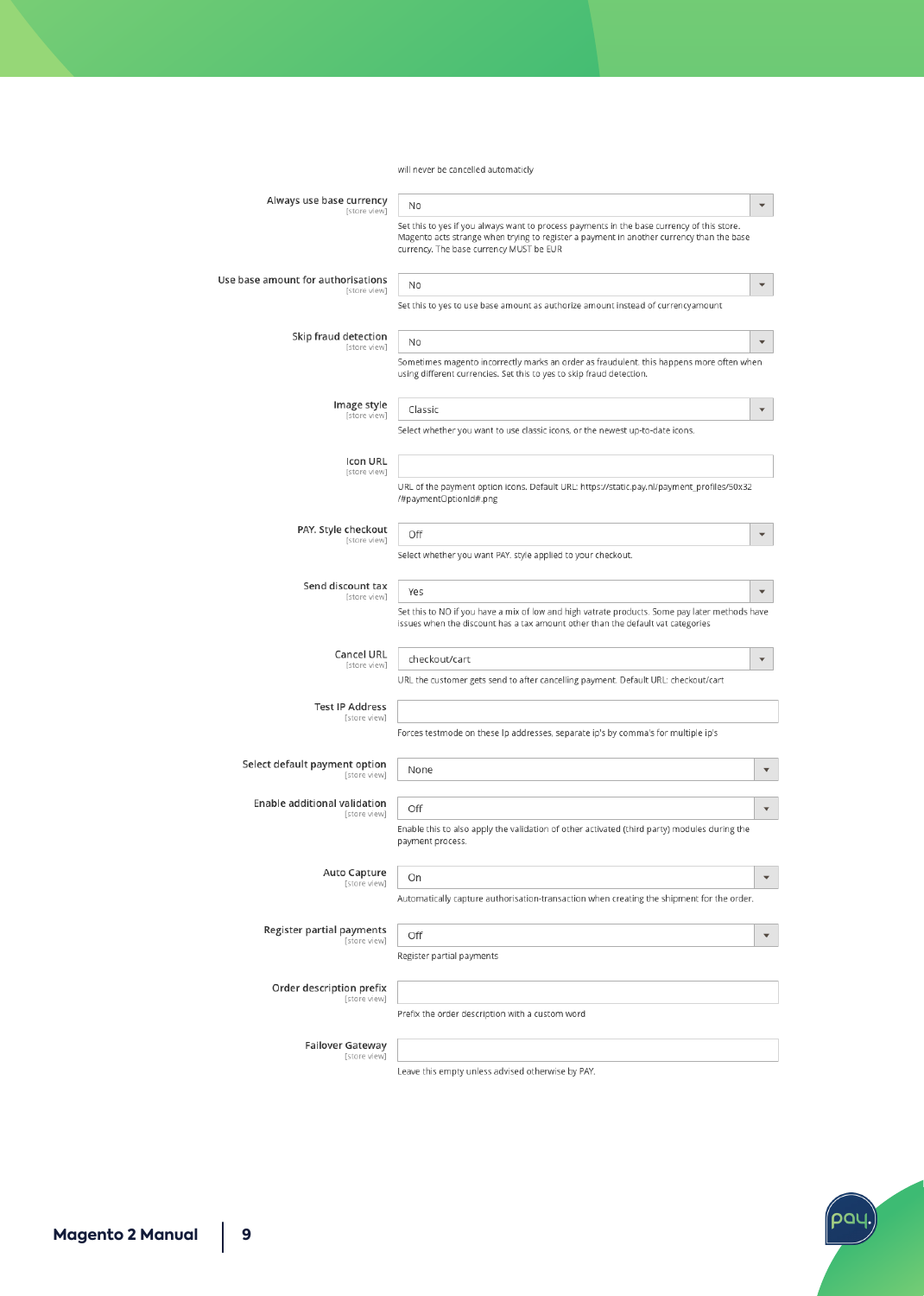

#### **Enabling the payment methods**

Go back to the PAY.nl "Settings". Open the group "Payment Methods" and open the payment method that you want to enable. Set the setting enabled to "Yes" so the settings for the payment method are shown.

 $\odot$  iDEAL

| Enabled<br>[store view]                                  | Yes                                          | $\overline{\mathbf{v}}$ |
|----------------------------------------------------------|----------------------------------------------|-------------------------|
| Title<br>[store view]                                    | <b>iDEAL</b>                                 |                         |
| New Order Status<br>[store view]                         | Pending Payment                              | $\overline{\mathbf{v}}$ |
| <b>Authorized Order Status</b><br>[store view]           | Processing                                   | $\overline{\mathbf{v}}$ |
| Paid Order Status<br>[store view]                        | Processing                                   | $\overline{\mathbf{v}}$ |
| <b>Payment from Applicable Countries</b><br>[store view] | All Allowed Countries                        | $\overline{\mathbf{v}}$ |
| Instructions<br>[store view]                             | Veilig betalen via uw eigen bank             |                         |
| Show bankselection<br>[store view]                       | No                                           | $\overline{\mathbf{v}}$ |
| Minimum Order Total<br>[store view]                      | 1                                            |                         |
| Maximum Order Total<br>[store view]                      | 200                                          |                         |
| Sort Order<br>[store view]                               |                                              |                         |
| Send new order email<br>[store view]                     | After successful payment                     | $\overline{\mathbf{v}}$ |
| Disallowed Shipping Methods                              |                                              |                         |
| [store view]                                             | <b>Flat Rate</b><br>[flatrate] Fixed         |                         |
|                                                          | <b>Best Way</b>                              |                         |
|                                                          | [tablerate] Table Rate                       |                         |
|                                                          | <b>Free Shipping</b>                         |                         |
|                                                          | [freeshipping] Free                          |                         |
|                                                          |                                              |                         |
|                                                          |                                              |                         |
|                                                          |                                              |                         |
|                                                          | Hold CTRL button to select/deselect multiple |                         |
|                                                          |                                              |                         |

Show for companies Both [store view]

 $\vert \, \, \star \, \, \vert$ 

pal

Allow payment method to be used for companies, private, or both.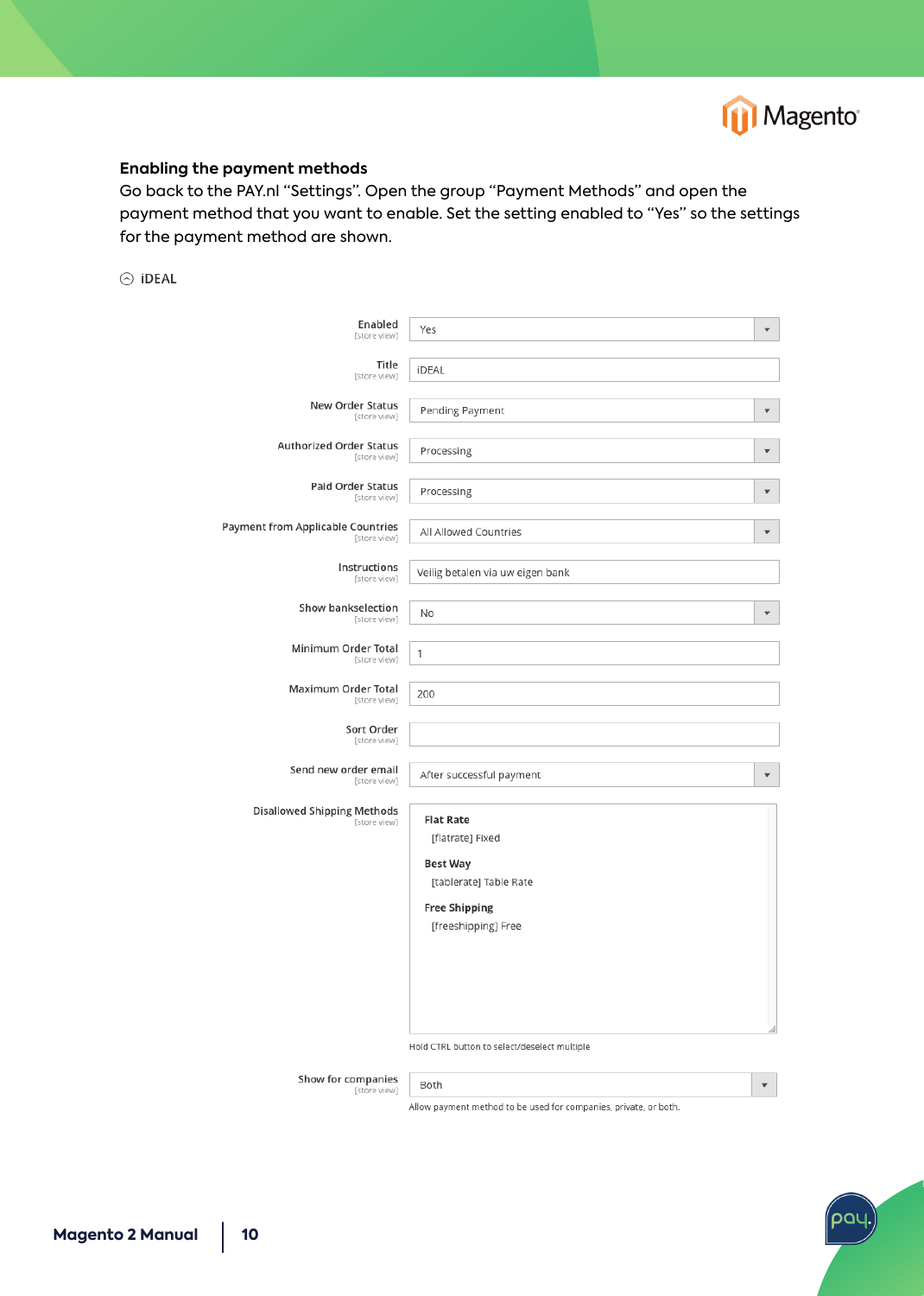Here you can set the settings for the payment method. If you can't enable a payment method, make sure it is enabled.

With credit cards it can take up to 2 weeks before you can enable the payment method, this is because we need to setup a connection with our acquirer before credit cards can be used.

When you have set up all payment methods, click "Save Settings". Now the cache needs to be flushed again.

**DC** 

You are now ready to receive payments with your webshop!